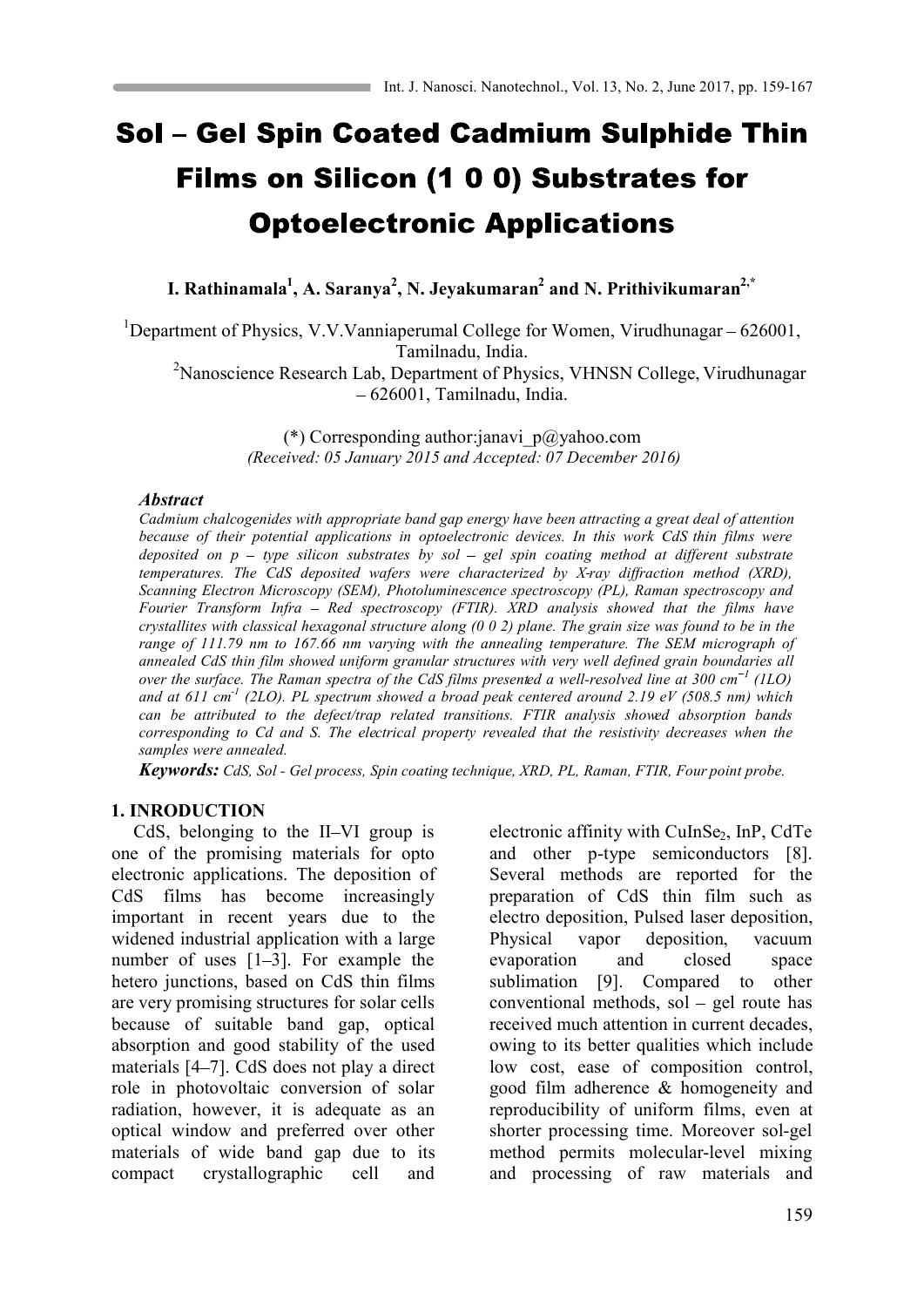precursors, at relatively lower temperature [10]. It also does not limit the choice of the substrate material.

The modern electronics world greatly depends on silicon dioxide for the manufacture of semiconductors, wire insulation and fiber optic cables. Crystalline Silicon's physical and chemical properties make it as a versatile material in accomplishing physical, structural and electrical tasks in the fabrication of electronic devices. In view of fabricating p-n heterostructure, we choose p-type silicon as a substrate on which n-type CdS was coated and studied.

In the present work, the spin coating technique has been employed for the deposition of CdS films on silicon substrates, which is simple, relatively easier method and ideal for large area thin film preparation. The effect of annealing on the structural, surface morphological optical and electrical properties of the prepared CdS nanocrystalline films has been studied. The results obtained are discussed and compared.

# **2. MATERIALS AND METHODS 2.1. Synthesis of CdS Thin Films**

In the present study CdS particles have been embedded in polyethylene glycol based solution. Polyethylene glycol (PEG 400, Merck) sol was prepared by mixing 0.6 ml of PEG with 8.9 ml of ethanol and 0.5 ml of acetic acid under stirring for 1 hour. 0.1 M of Cadmium nitrate and Thiourea were used as the precursors for incorporation of Cd and S respectively. These precursors were dissolved in ethanol by stirring. The prepared solution was slowly added to the PEG sol with vigorous stirring for 6 hour to obtain the final sol. The spin-coating technique was used to prepare thin films on to silicon substrates using the above sol. The substrates were rotated at a speed of 1000 rpm for 30 seconds. After deposition, annealing of the sample is required for the removal of solvent, residual organics and film densification. So the films were postannealed in air at 200°C. Repeating the same procedure two more CdS thin film samples were prepared by varying the post annealing temperature as 300°C and  $400^{\circ}$ C.

# **2.2. Material Characterization**

X-ray diffraction (XRD) analysis was performed with a diffracting angle range of 20° to 80°, using a PANalytical XPERT-PRO X-ray diffractometer with Cu  $K\alpha_1$ radiation to determine the phase and purity of the samples. The Debye-Scherrer formula was used to estimate the grain size of the CdS samples. Surface morphology of the CdS samples was recorded using Scanning Electron Microscopy (SEM) (ModelTESCAN VEGA-3 LMU). The Raman spectra of the CdS samples were recorded in a Laser-Raman spectrometer built around a double grating monochromator (SPEX 14018). The Photoluminescence (PL) study was carried out with a xenon lamp as light source and the used excitation wavelength was 320 nm. A Fourier Transform Infrared (FTIR) spectrum was recorded using Perkin-Elmer 1605 FTIR spectrometer. The four point probe method was used to measure the resistivity of the CdS samples.

## **3. RESULTS AND DISCUSSION 3.1. X – Ray diffraction Analysis**

Diffractograms of films produced at different substrate temperatures 200, 300 & 400 $\degree$ C are shown in Figure 1(a), 1(b) & 1(c) respectively. XRD analysis showed that the films have highly oriented crystallites, with classical hexagonal structure, with a preferential orientation along the  $c - axis$ ,  $(0 \ 0 \ 2)$  orientation perpendicular to the substrate plane. Zial Raza Khan et.al, also reported that CdS films coated on (1 0 0) Si wafer prepared via thermal evaporation technique exhibited a hexagonal structure with (0 0 2) as the major plane [11]. In addition a much intense (4 0 0) peak was also obtained at  $2\theta = 69.2^{\circ}$  which is due to crystalline Si substrate.The average grain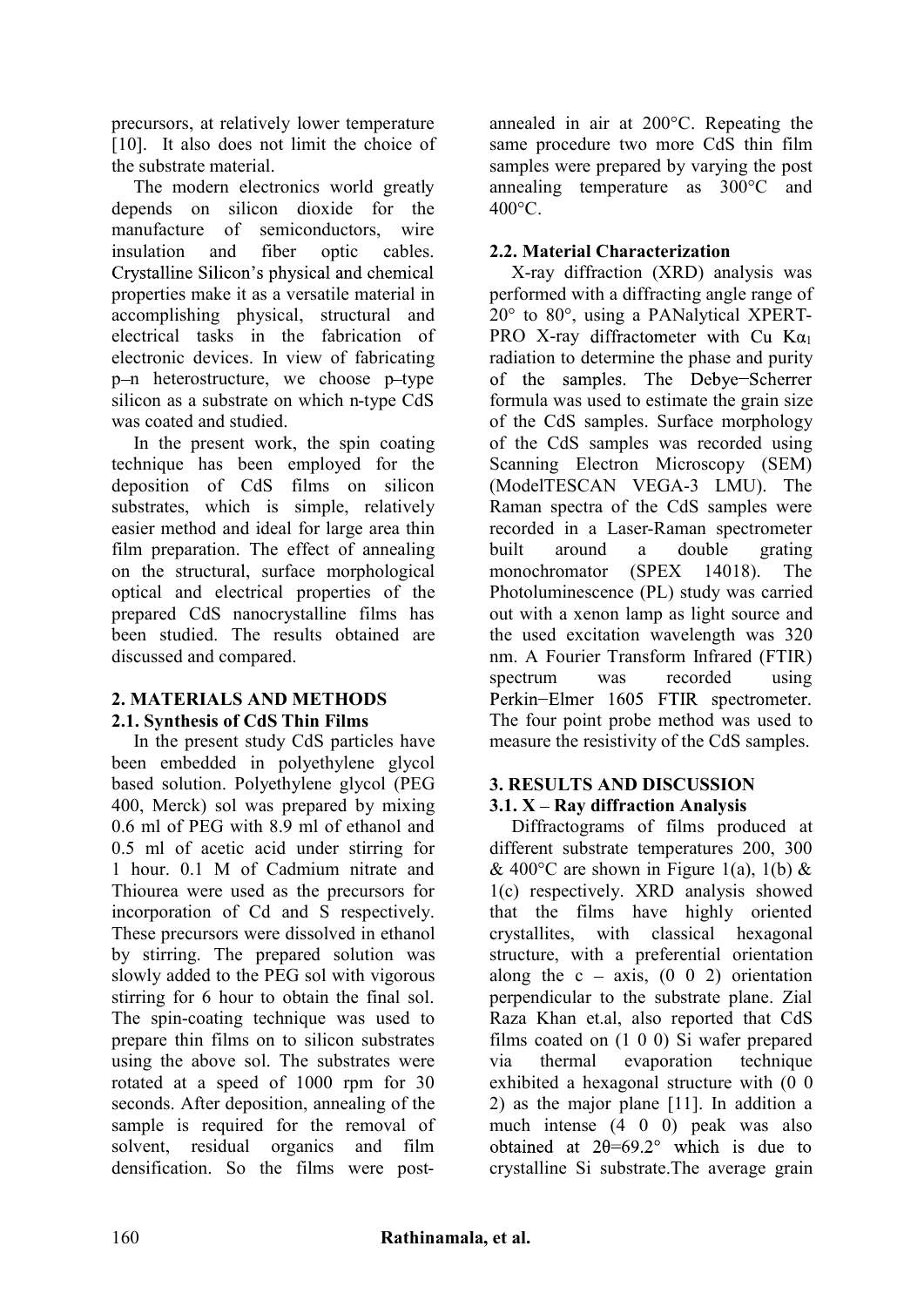size was calculated from the Scherrer formula, which involves the width of the X -ray diffraction line [12]:

$$
D = \frac{k\lambda}{\beta \cos \theta} \text{(nm)}\tag{1}
$$

where, D is the average crystallite size, k is a constant taken to be 0.94,  $\beta$  is the full width at half maximum (FWHM),  $\theta$  is the Bragg angle and  $\lambda$  is the wavelength of the  $X$ – ray source. The grain size was found to increase with an increasing substrate temperature, which is the same behavior as

that is reported by Ashour et.al, [13].

Thus, the film with the higher post annealing temperature has a better crystalline quality, as indicated from its XRD pattern. Increasing the substrate temperature, decreases the density of the nucleation centers and under these circumstances, a small number of centers start to grow, resulting in larger grains [14]. It is clear that substrate temperature plays an important role in determining the structure of the CdS films.



*Figure 1. XRD pattern of CdS thin films for different post annealing temperature.*

| Twore I, Alle again of Casto of the funds |            |                   |       |             |            |                               |  |  |
|-------------------------------------------|------------|-------------------|-------|-------------|------------|-------------------------------|--|--|
| Annealing                                 | Unit cell  | Lattice Parameter |       | Crystallite | Strain     | <i>Dislocation</i>            |  |  |
| Temperature                               | Volume     |                   |       | Size D      | $*10^{-5}$ | Density                       |  |  |
| (°C)                                      | $V(\AA)^3$ | a(A)              | c(A)  | (nm)        |            | $\delta$ (*10 <sup>14</sup> ) |  |  |
|                                           |            |                   |       |             |            | (lines/m <sup>2</sup> )       |  |  |
| <i>200</i>                                | 102.50     | 4.171             | 6.803 | 111.79      | 1.85       | 0.80                          |  |  |
| 300                                       | 104.94     | 4.224             | 6.792 | 139.73      | 1.48       | 0.51                          |  |  |
| 400                                       | 105.45     | 4.265             | 6.694 | 167.66      | 1.24       | 0.36                          |  |  |
| <i>JCPDS</i>                              | 99.45      | 4.136             | 6.713 |             |            |                               |  |  |
| reference                                 |            |                   |       |             |            |                               |  |  |

*Table 1. XRD data of CdS/Si thin films*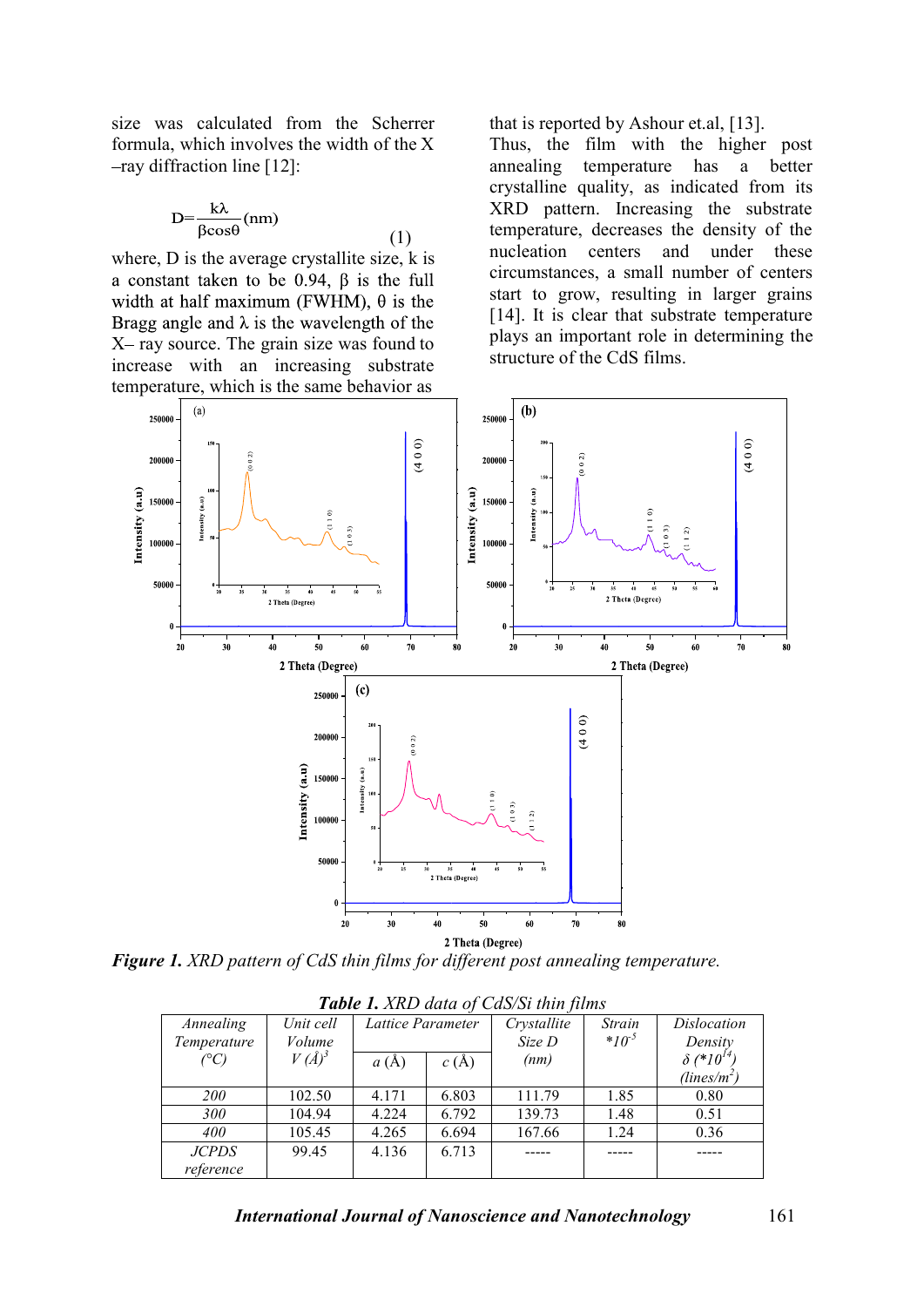From the XRD data the strain  $(\epsilon)$ , the lattice parameters 'a'  $\&$  'c' and the volume of the unit cell were evaluated using the relations, [15],

$$
\frac{1}{d^2} = \frac{4}{3} \frac{h^2 + hk + k^2}{a^2} + \frac{l^2}{c^2}
$$
 (2)

$$
V = \frac{\sqrt{3}}{2}a^2c
$$
 (3)  

$$
\varepsilon = \frac{\beta \cos\theta}{4}
$$
 (4)

Where 'd' is the interplanar spacing. The calculated structural parameter values are given in Table 1. The obtained lattice parameters of the CdS films agreed well with the standard JCPDS data [Card No:  $06 - 0314$ ].

The dislocation density  $(\delta)$ , defined as the length of dislocation lines per unit volume, was estimated using the formula [16],

 $\delta = \frac{1}{D^2}$ 

where 'D' is the average crystallite size and  $\delta$  being the measure of amount of defects in a crystal. The smaller values of  $\delta$ obtained in the present study confirmed the good crystallinity of the CdS films fabricated by employing the spin coating method. The observed values of lattice parameters, strain and dislocation density agree well with the study reported by G.A.Olopade and S.Z.Lahewil et.al, [17, 18].

## **3.2. Surface Morphological Analysis**

The Scanning Electron Microscopy (SEM) was used for topographic analysis of thin film samples. The SEM micrographs of annealed CdS thin films are shown in Figure 2 (a - c).

The surface of the films is found to be uniform and homogeneous. The SEM micrographs of annealed CdS thin film show uniform granular structures with very well defined grain boundaries all over the surface.



(5)

*Figure 2 (a - c). SEM micrograph of CdS/Si thin films.*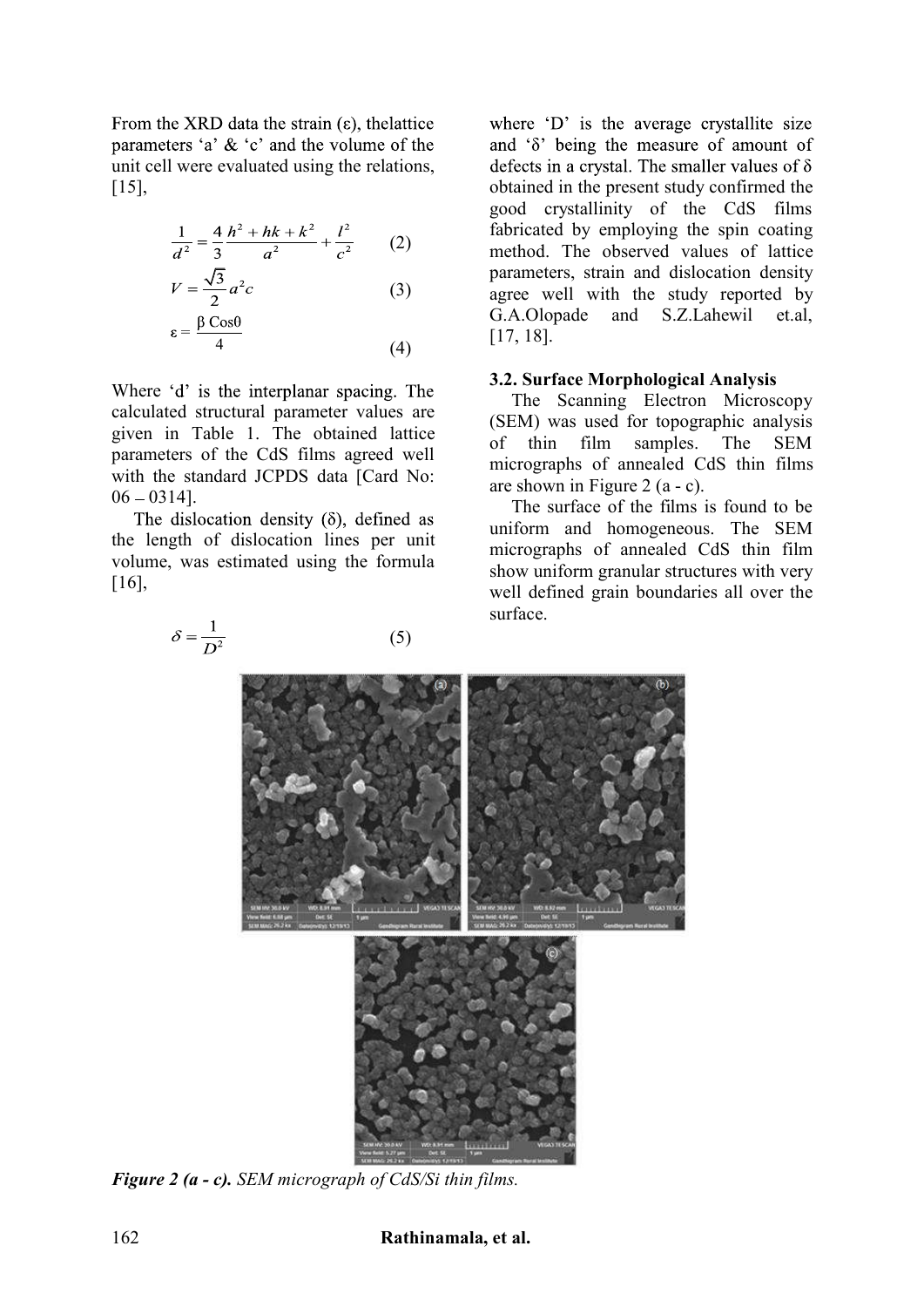#### **3.3. Raman Spectral Analysis**

Raman scattering is very sensitive to the microstructure of nanocrystalline materials and can be used to probe the nanocrystalline CdS thin films. The Raman spectrum of the CdS samples was recorded in a Laser-Raman spectrometer built around a double grating monochromator (SPEX 14018). An argon laser, lasing at 488 nm wavelength with 50mW power was used as the source.



*Figure 3. Raman spectra of CdS thin films annealed at 400°C.*

Figure 3 shows the Raman spectrum of CdS thin film in which two peaks corresponding to the first and second longitudinal optical phonon modes are present. The well-resolved peak observed at  $300 \text{ cm}^{-1}$  corresponds to first order scattering of the longitudinal optical (1LO) phonon mode, where the similar 1 LO peak of bulk CdS was observed at  $306 \text{ cm}^{-1}$ .

This shift is attributed to the effect caused by the grain size [19, 20], i.e. the effect of dimensions on the vibrational properties in small crystalline. The secondorder scattering of longitudinal optical (2LO) phonons is also visible at approximately  $611 \text{ cm}^{-1}$ . The narrow Raman peaks can be attributed to the better crystallinity of CdS film [21]. The peaks at 1LO (300 cm<sup>-1</sup>) and 2LO (601 cm<sup>-1</sup>) were also reported by Routkevitch et.al, [22].

#### **3.4. Photoluminescence Analysis**

Room temperature photoluminescence (PL) spectra of the nanocrystalline CdS thin film deposited on silicon substrates are shown in Figure 4. The excitation wavelength for the PL study was 380 nm. The PL spectra show appearance of a broad band extending from 450 to 650 nm. The broad peak centered at around 2.19 eV (508.5 nm) for 200°C annealed sample is attributed to the defect/trap related transitions. The origin of the defects levels may be associated with sulfur vacancies, extrinsic defects or impurities. For 300°C annealed sample, an emission band packing at around 618 nm, called red band is appeared and it is interpreted as the transition of electron trapped at surface states to the valence band.



*Figure 4.PL spectra of CdS/Si thin films for different annealing temperature.*

The appearance of such trap related peaks (sub band gap emissions) in the PL spectra in nanocrystalline CdS were also reported previously [23], although the position of traps varies.

It was also observed, that at higher annealingtemperature the crystal growth is better than that at lower annealing temperature i.e., the defect states are reduced at higher annealing temperature. Moreover, the nano CdS/Si samples exhibited remarkably strong band edge related blue shifted luminescence, when the annealing temperature is increased. Similar observations were also reported by Hasselbarth et.al, and they explained the origin of this broad peak was due to the surface recombination taking place in CdS nanoparticles [24].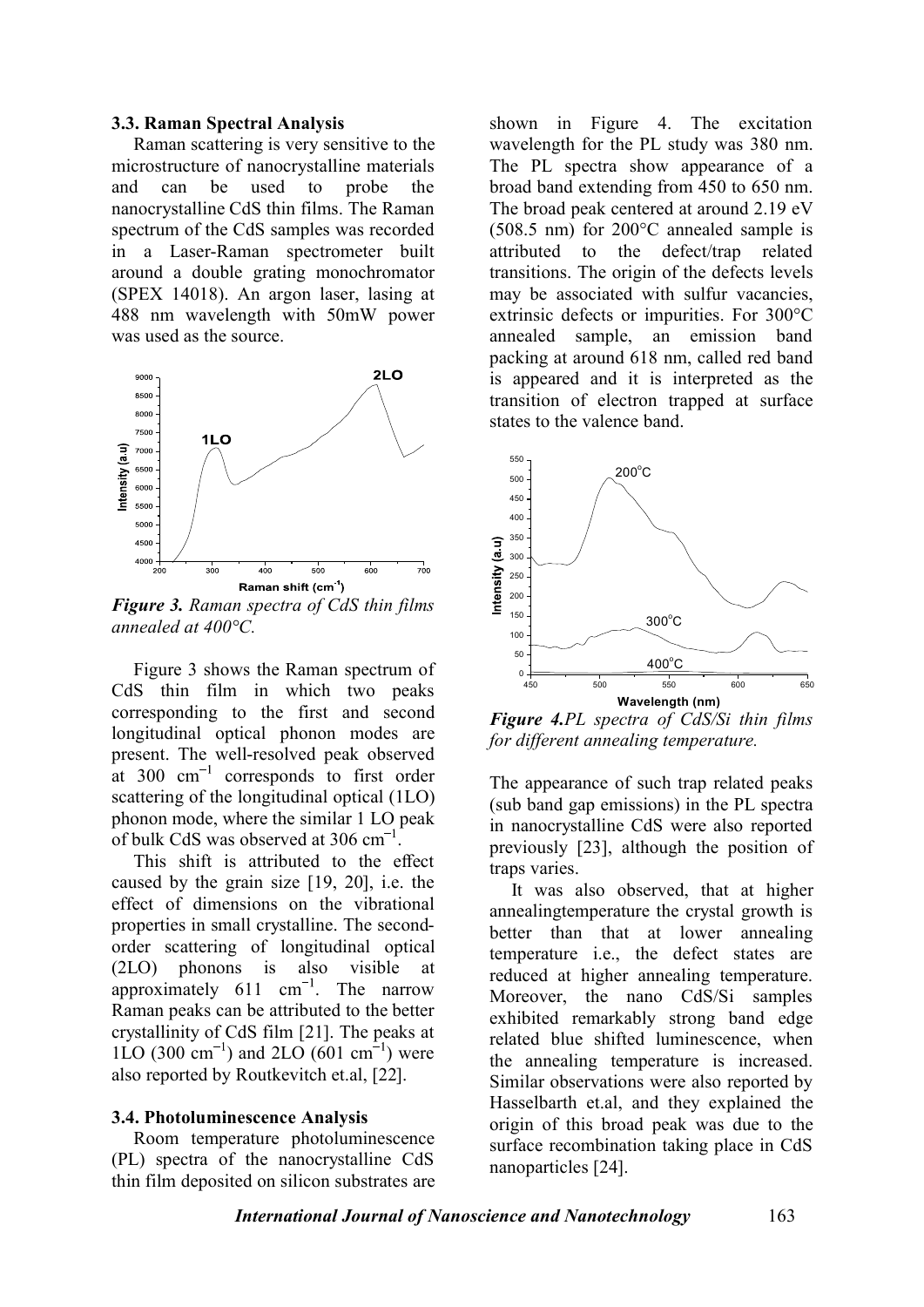#### **3.5. FTIR Spectral Analysis**

FTIR spectra of CdS nanocrystalline thin films deposited on Si (1 0 0) substrates and annealed at three different temperature are shown in Figure 5.



*Figure 5. FTIR spectra of CdS/Si thin films for different annealing temperature.*

The IR frequencies along with the vibrational assignments for CdS nanocrystalline thin films are given in Table 2.

| <b>Table 2.</b> Vibrational assignments of CdS |
|------------------------------------------------|
| thin film on Si $(1\ 0\ 0)$ substrate with     |
| nositions                                      |

| --------          |                                      |  |  |  |
|-------------------|--------------------------------------|--|--|--|
| Positions $(cm-1$ | <i>Assignments</i>                   |  |  |  |
| 685, 714          | $Cd - S$ stretching vibrations       |  |  |  |
| 630.72            | $Cd - S$ stretching vibrations       |  |  |  |
| 1087.85           | Si - O stretching vibrations         |  |  |  |
| 1502.55,          | Bending vibrations, H <sub>2</sub> O |  |  |  |
| 1672.28           |                                      |  |  |  |
| 3577.95           | O-H stretching vibrations,           |  |  |  |
|                   |                                      |  |  |  |

The absorption band present at 3577.95  $cm^{-1}$  is due to the O-H stretching vibrations of water molecules. A weak peak present at  $2322.29$  cm<sup>-1</sup> is due to S-H bond  $[25]$ . Presence of  $SO_2$  stretching mode at  $1087.85$  cm<sup>-1</sup> confirms the successful incorporation of the sulfonic group. The vibration absorption peak at 630.72  $cm^{-1}$  is due to Cd–S stretching. The two medium strong bands at 685 and 714  $cm^{-1}$  in FTIR spectra of CdS can be assigned to Cd-S stretching [26]. Moreover, the peak in the range of 1105 -

1150  $cm^{-1}$  is due to the asymmetric stretching vibrations of Si-O-Si bond present in the CdS/Si thin films [27].

#### **3.6. Four Point Probe**

The four point probe method was used to measure the resistivity of the CdS layers. A JADEL of model RM3000 current source was used to pass in the current and measure the voltage drop across the semiconductor. Figure 6 (a - c) presents the voltage  $-$  current characteristics of CdS thin films deposited on Si wafer.

A known current was passed in through the outer two probes while the voltage drop was measured using the two inner probes. A graph of voltage against current was plotted to obtain the slope (V/I). Semiconductor resistivity  $\rho$  was then computed from the formula

$$
\rho = \frac{\rho_0}{G_7\left(\frac{w}{s}\right)}\tag{6}
$$

where,

$$
\rho_0 = \frac{V}{I} 2\pi s \tag{7}
$$

where  $\rho$  - resistivity, the function,  $G_7(W/S)$ is a divisor for computing resistivity which depends on the value of W - thickness of the film and S - distance between the probes.The calculated resistivity values for the samples annealed at 200, 300 & 400°C were present in Table 3 and it was in the range of  $40.1x10^3 - 10.3x10^3$  Qcm. The decreasing trend with respect to post annealing temperature in the resistivity may be due to increase in the grain size, decrease in grain boundaries and surface defects states of the samples [28]. This is in accordance with Mathew et.al, [29] who suggested that higher annealing temperatures lead to larger grain size and a smooth surface. These results of resistivity are quite similar to those obtained by Su and Choy [30], Duchemin et.al, [31], Ramadan et.al, [32] and Ashour et.al, [13].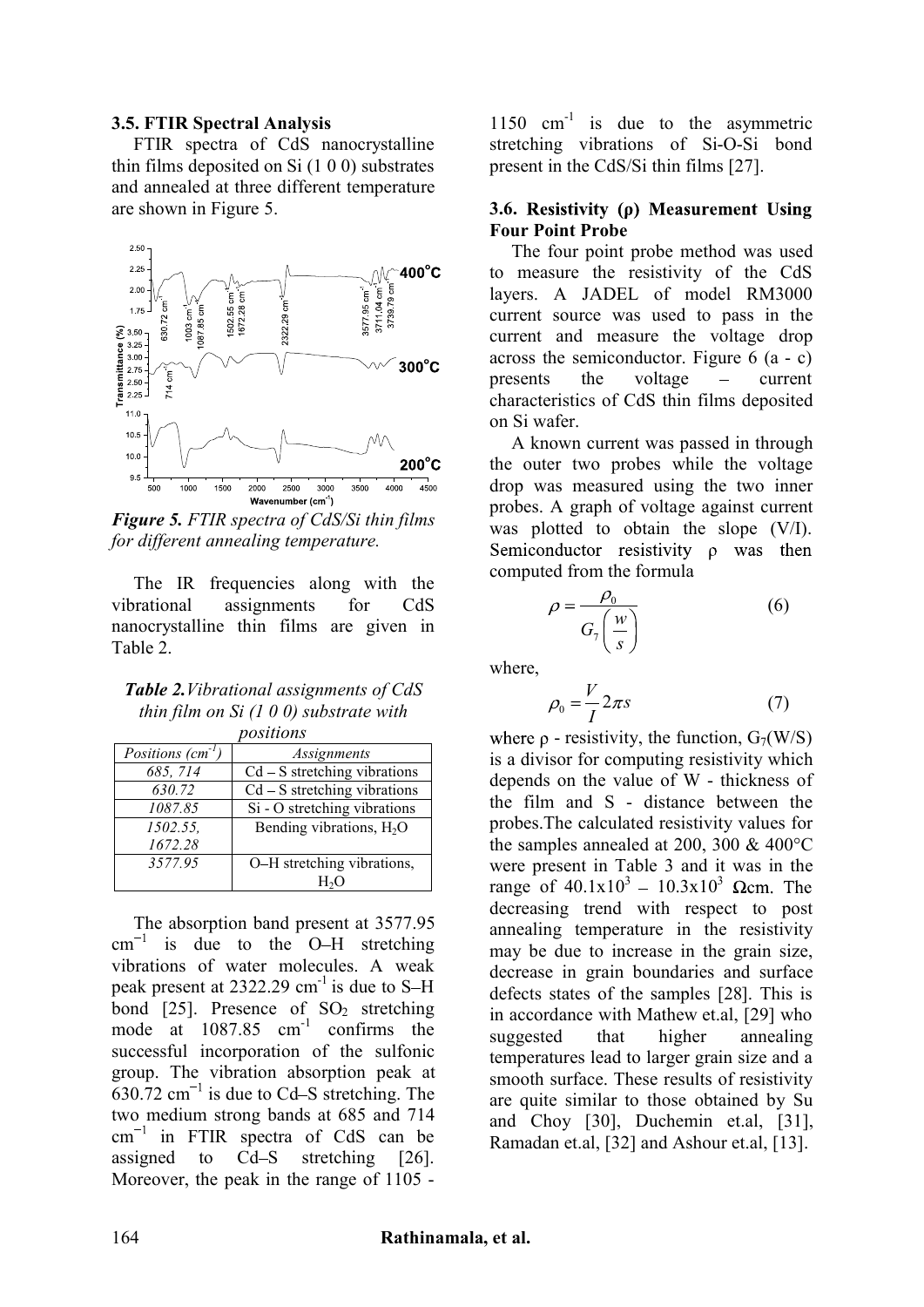| thin film deposited on Si Substrate. |                                 |               |               |  |  |
|--------------------------------------|---------------------------------|---------------|---------------|--|--|
| Post annealing                       | Resistivity ( $10^3 \Omega$ cm) |               |               |  |  |
| Temperature $(^{\circ}C)$            | $35^{\circ}C$                   | $50^{\circ}C$ | $75^{\circ}C$ |  |  |
| <i>200</i>                           | 40.1                            | 33.5          | 24.8          |  |  |
| 300                                  | 36.8                            | 27.8          | 21.6          |  |  |
| 400                                  | 16.0                            | 14.8          | 10.3          |  |  |

*Table 3.Resistivity of CdS nanocrystalline thin film deposited on Si Substrate.*

The resistivity of the samples were also studied by varying the substrate

temperatures as 35, 50 and 75°C while doing V - I characterization measurements. The decrease in resistivity of the films (Figure 7) with increase in substrate temperature indicates the semiconducting nature of the film. Figure 7 shows the effect of both post annealing and substrate temperature on resistivity.



*Figure 6. Voltage Current characteristics of CdS thin films.*



*Figure 7. Effect of both post annealing and substrate temperature on resistivity of CdS thin films.*

*Table 4.Variation of sheet resistance with post annealing temperature*

| post annoamic tomporature |           |                |  |  |  |  |
|---------------------------|-----------|----------------|--|--|--|--|
| Post annealing            | Thickness | <b>Sheet</b>   |  |  |  |  |
| Temperature               | (nm)      | Resistance     |  |  |  |  |
|                           |           | $(10^9\Omega)$ |  |  |  |  |
| <i>200</i>                | 58.7      | 6.8            |  |  |  |  |
| 300                       | 55.1      | 6.7            |  |  |  |  |
| 400                       | 49 9      | 3.2            |  |  |  |  |

Knowing the values of resistivity  $(\rho)$ and thickness of thin films (t), the sheet resistance can be determined according to the following relation [33]. The calculated sheet resistance and the thickness of the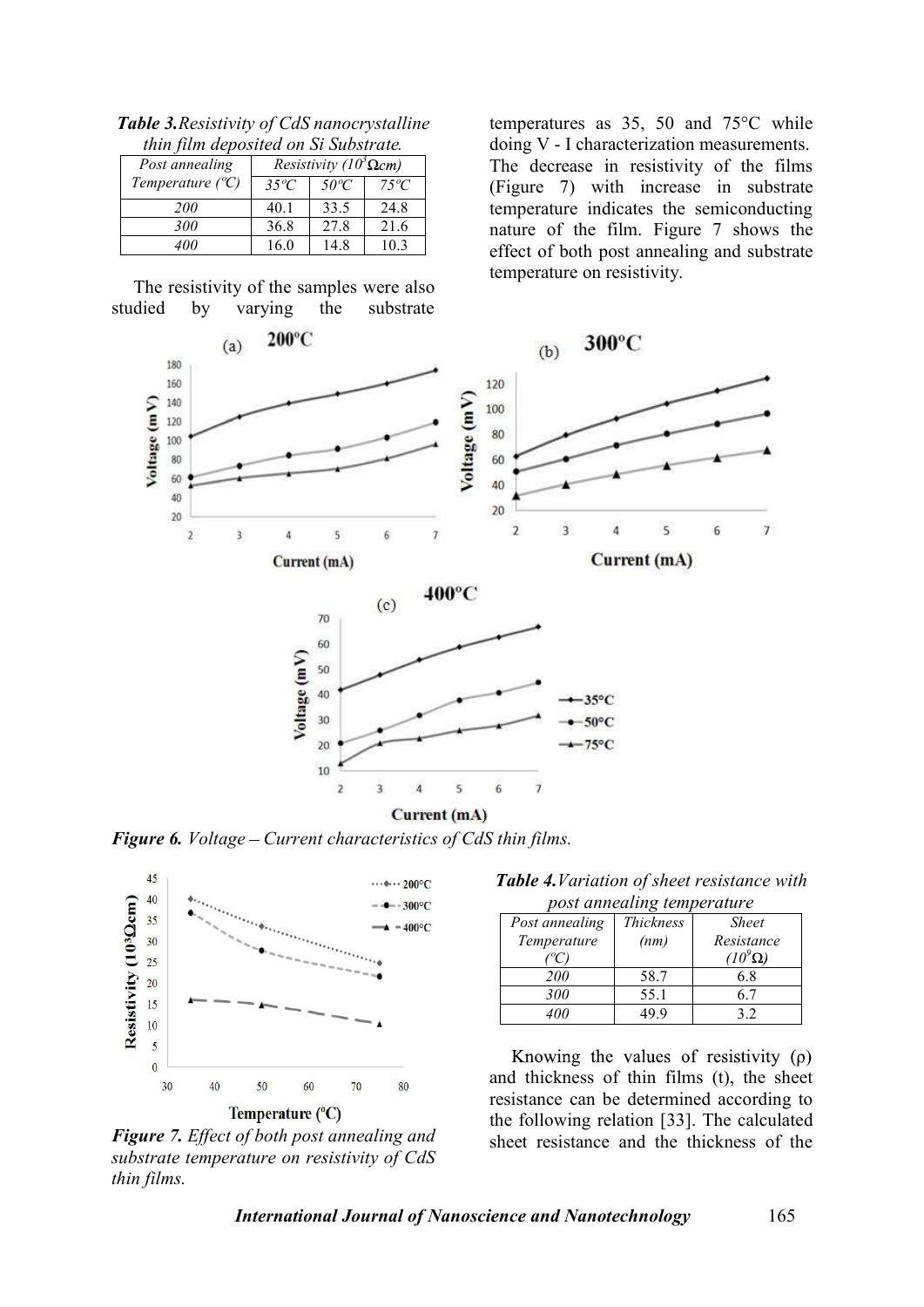CdS/Si films are shown in Table 4 and the corresponding plots are shown in Figure 8.

$$
R_s = \frac{\rho}{t} \tag{8}
$$



*Figure 8.Variation of sheet resistance with thickness of CdS thin film on silicon substrates.*

#### **4. CONCLUSIONS**

The *n*-type semiconducting thin films of CdS have been deposited by simple and inexpensive sol  $-$  gel spin coating

#### **REFERENCES**

technique on p-type Si (1 0 0) substrates. The effect of annealing on the structural, surface morphological, optical and electrical properties of the prepared films has been studied. The structural studies revealed that the spin coated films have preferential orientation along the (0 0 2) plane with hexagonal structure. Thermal annealing is found to remove the strain present in the CdS films. The Raman spectra showed that the narrowing in the peak has been attributed to an improvement of the crystallinity of CdS. PL spectra showed that the defect states are reduced at higher annealing temperature. FTIR spectrum showed that the characteristic peaks and valleys. The decrease in resistivity values were observed when the samples were annealed. The present study shows that CdS thin films coated on Si substrates proves to be a promising candidate for the fabrication of optoelectronic devices.

- 1. Hill, R. in: T.J. Coutts (Ed.)(1987). *Thin Film Active and Passive Devices* , Academic Press, New York.
- 2. Maryam Ranjbar, Mostafa Yousefi, Robabeh Nozari, Shabnam Sheshmani (2013). "Synthesis and Characterization of Cadmium-Thio acetamide Nanocomposites Using a Facile Sonochemical Approach: A precursor for Producing CdS Nano particles via Thermal Decomposition",*Int. J. Nanosci. Nanotechnol.*, 9(4): 203-212.
- 3. Xiaoyan Yang, Bo Liu, Bing Li, Jingquan Zhang, Wei Li, Lili Wu, Lianghuan Feng, (2016). "Preparation and characterization of pulsed laser deposited a novel CdS/CdSe composite window layer for CdTe thin film solar cell *Appl. Surf.Sci.,* 367(30): 480-484.
- 4. Wenzhi Chen, Xuan Huang, Qijin Cheng, Chao Chen, Daqin Yun, Fengyan Zhang, (2016). "Simulation analysis of heterojunction ZnO/CdS/Cu (In,Ga)Se<sub>2</sub> thin-film solar cells using wxAMPS", Optik-*International Journal for Light and Electron Optics,* 127 (1): 182-187.
- 5. Escorcia-García, J., Becerra, D., Nair, M.T.S., Nair, P.K., (2014). "Heterojunction CdS/Sb2S3 solar cells using antimony sulfide thin films prepared by thermal evaporation<sup>"</sup>, Thin Solid Films, 569: 28-24.
- 6. Khagendra, P., Bhandari, Paul J., Roland, Hasitha Mahabaduge., Haugen, Neale O., Grice, Corey R., SoheeJeong, Tieneke Dykstra, Jianbo Gao, Ellingson, Randy J., (2013). Thin film solar cells based on the heterojunction of colloidal PbS quantum dots with CdS *Solar Energy Mater. &Sol. Cells.,* 117: 476-482.
- 7. Rathinamala, I., Pandiarajan, J., Jeyakumaran, N., Prithivikumaran, N., (2013). "Structural and Optical Properties of Nanocrystalline CdS Thin Films Synthesized by Sol-Gel Spin Coating Technique *International Journal of nanoscience and nanotechnology,* 4 (1): 35-42.
- 8. Durand, S., (1977). "Conduction dans les couches minces polycristallines de Zn<sub>1-x</sub>Cd<sub>x</sub>preparées par pulverization cathodique reactive *Thin Solid Films,* 44: 43-56.
- 9. Meshram, R.S., Suryavanshi, B.M., Thombre, R.M., (2012). "Structural and optical properties of CdS thin films obtained by spray pyrolysis", Advances in Applied Science Research, 3 (3): 1563-1571.
- 10. Curran, M.D., Stiegman, A.E., (1999). "Morphology and pore structure of silica xerogels made at low pH", *J. of Non-Cryst. Solids,* 249: 62-68.
- 11. Ziaul Raza Khan, Zulfequar, M., Mohd. Shahid Khan, (2010). "Optical and structural properties of thermally evaporated cadmium sulphide thin films on silicon (100) wafers *Mater. Sci.& Eng., B* 174: 145- 149.